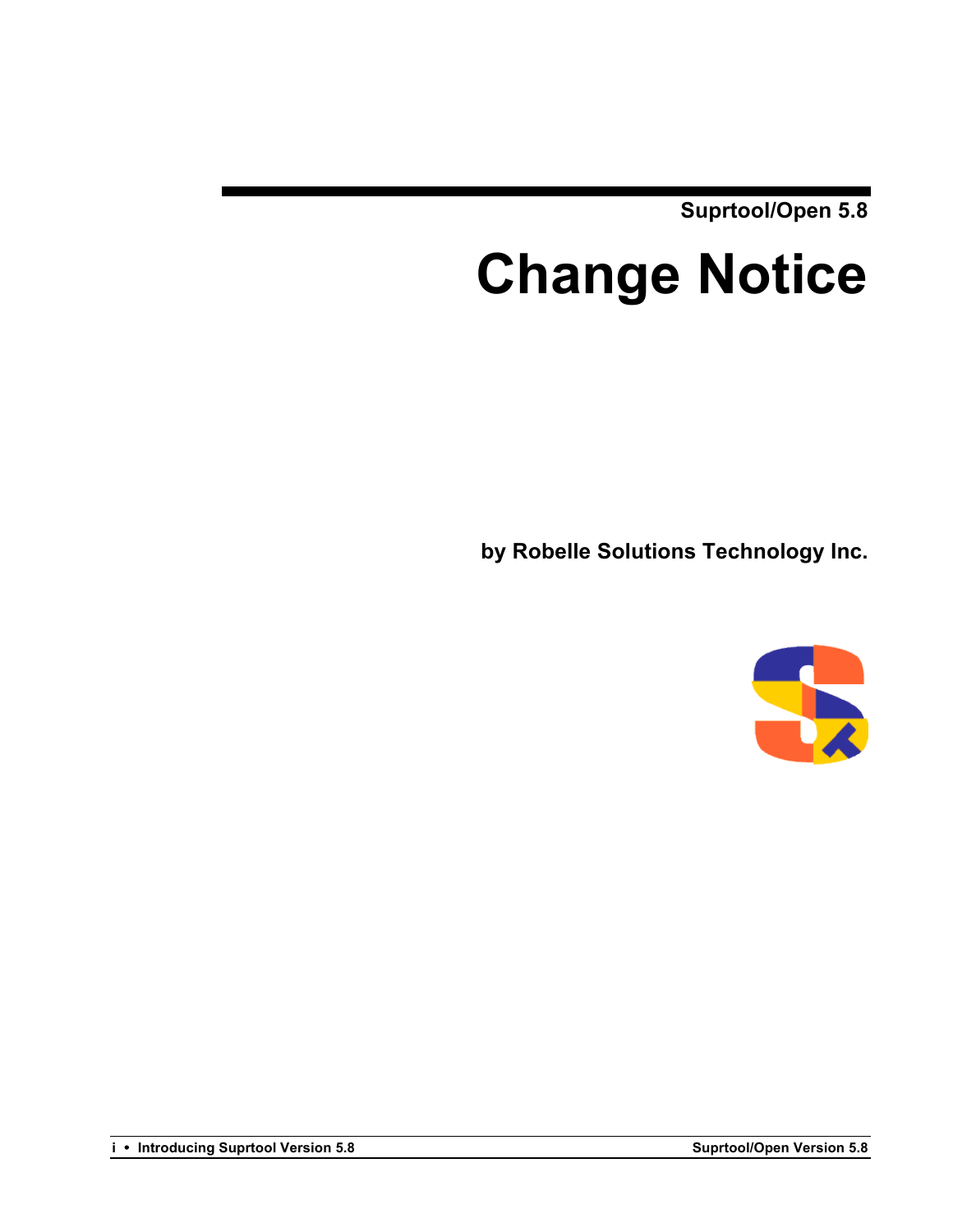Program and manual copyright © 1981-2016 Robelle Solutions Technology Inc.

Permission is granted to reprint this document (but not for profit), provided that copyright notice is given.

Qedit and Suprtool are trademarks of Robelle Solutions Technology Inc. Oracle is a trademark of Oracle Corporation, Redwood City, California, USA. Other product and company names mentioned herein may be the trademarks of their respective owners.



Robelle Solutions Technology Inc. Suite 372, 7360 137 Street Surrey, BC Canada V3W 1A3

Phone: 604.501.2001 Support: 289.480.1060

E-mail: sales@robelle.com E-mail: support@robelle.com Web: www.robelle.com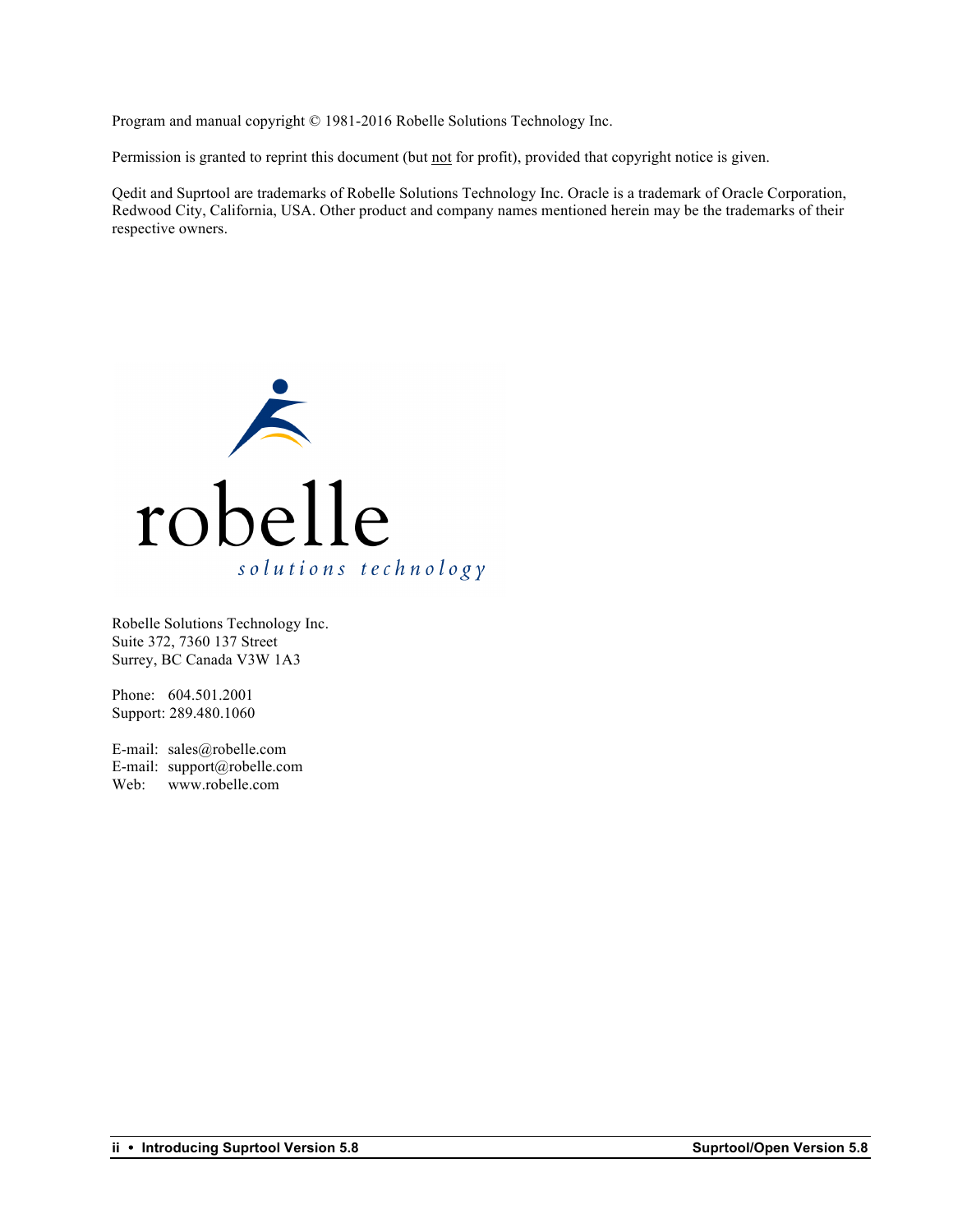# **Contents**

| <b>Introducing Suprtool Version 5.8</b> |    |
|-----------------------------------------|----|
|                                         |    |
|                                         |    |
|                                         |    |
|                                         |    |
|                                         |    |
|                                         |    |
| <b>Installation</b>                     | 7  |
|                                         |    |
|                                         |    |
|                                         |    |
| <b>Enhancements in Version 5.8</b>      | 8  |
|                                         |    |
|                                         |    |
|                                         |    |
|                                         |    |
|                                         |    |
|                                         |    |
|                                         |    |
|                                         |    |
|                                         |    |
| <b>Enhancements in Version 5.6</b>      | 15 |
|                                         |    |
|                                         |    |
|                                         |    |
|                                         |    |
| <b>Bugs Fixed</b>                       | 18 |
|                                         |    |
|                                         |    |
|                                         |    |
|                                         |    |
|                                         |    |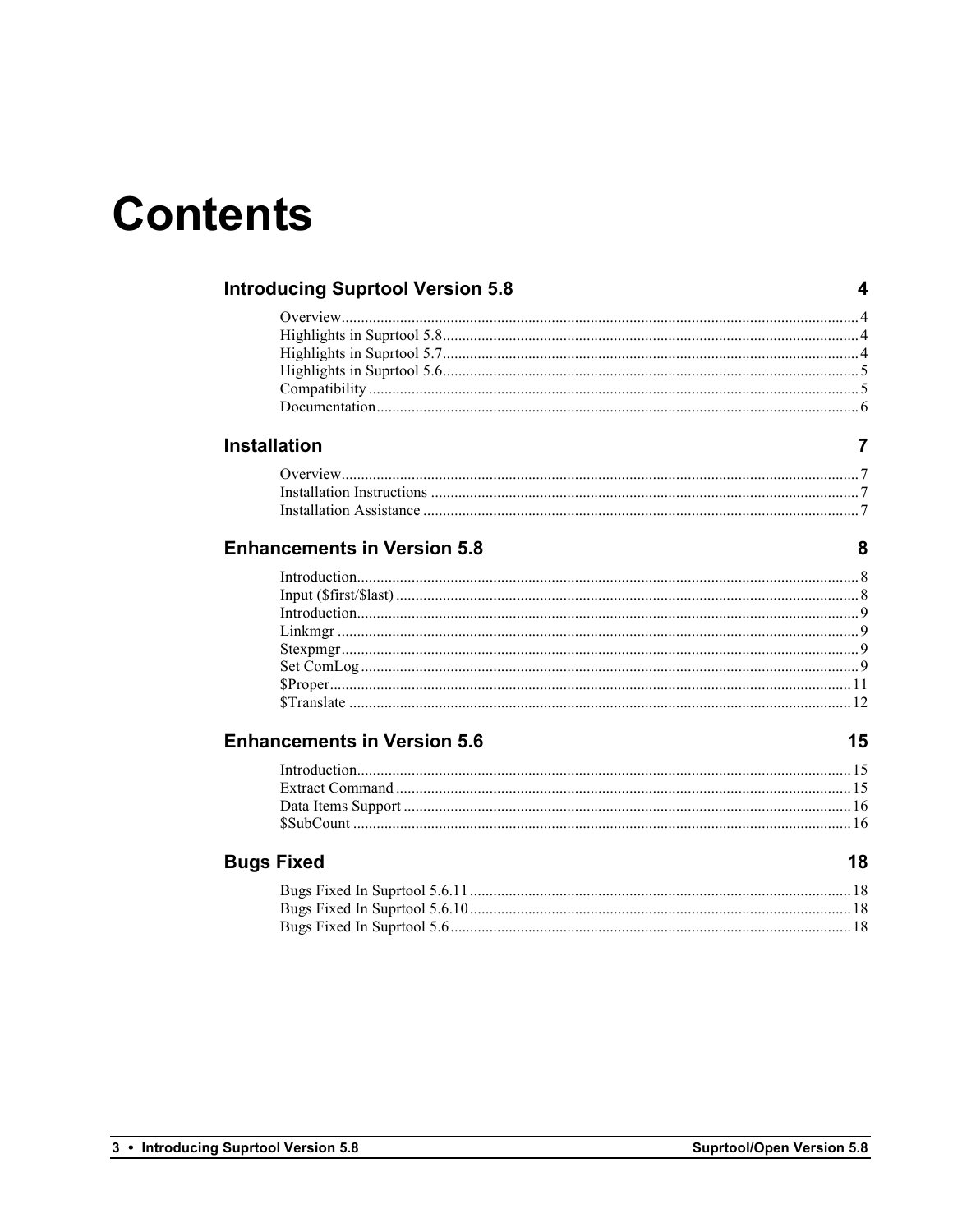# **Introducing Suprtool Version 5.8**

#### **Overview**

Suprtool/Open is a new version of Suprtool designed to be platform independant. Suprtool/Open is designed to read, select, and sort data from Oracle, and Eloquence databases and data files with fixed-length records. Suprtool/Open is designed to be similar to Suprtool for MPE and Suprtool for HP-UX.

Suprlink/Open provides high-speed data-file linking based on a sort key. Use STExport to convert fields in a self-describing input file into an output file that can be imported into different applications.

#### **Highlights in Suprtool 5.8**

- Set CleanChar to a single character, after a Set CleanChar "<null>" would not come into effect due to the special null flag not being reset. This was in both Suprtool and STExport.
- The input command now accepts the keywords ( $\frac{1}{10}$  and  $\frac{1}{10}$  and  $\frac{1}{10}$  and  $\frac{1}{10}$  and  $\frac{1}{10}$  and  $\frac{1}{10}$  and  $\frac{1}{10}$  and  $\frac{1}{10}$  and  $\frac{1}{10}$  and  $\frac{1}{10}$  and  $\frac{1}{10}$  and  $\frac{1}{10}$  an range of records.

### **Highlights in Suprtool 5.7**

- Suprlink now has it's own "Suprmgr" file. Suprlink will process all the commands in /opt/robelle/linkmgr on startup.
- STExport now has it's own "Suprmgr" file. STExport will process all the commands in /opt/robelle/stexpmgr on startup.
- Set Comlog On has been added to Suprtool, Suprlink and STExport to log all commands entered in Suprtool, Suprlink or STExport are logged in it's own file.
- Suprtool would potentially have problems with system commands in variable-length scripts if the command ended in a number that had a length of eight numbers.
- Suprtool would fail with a write error in the case of an Input SD file with BigEndian Fields, Set EndianInt BE and if the output was to an SQL Table via the Add command and the output was sorted.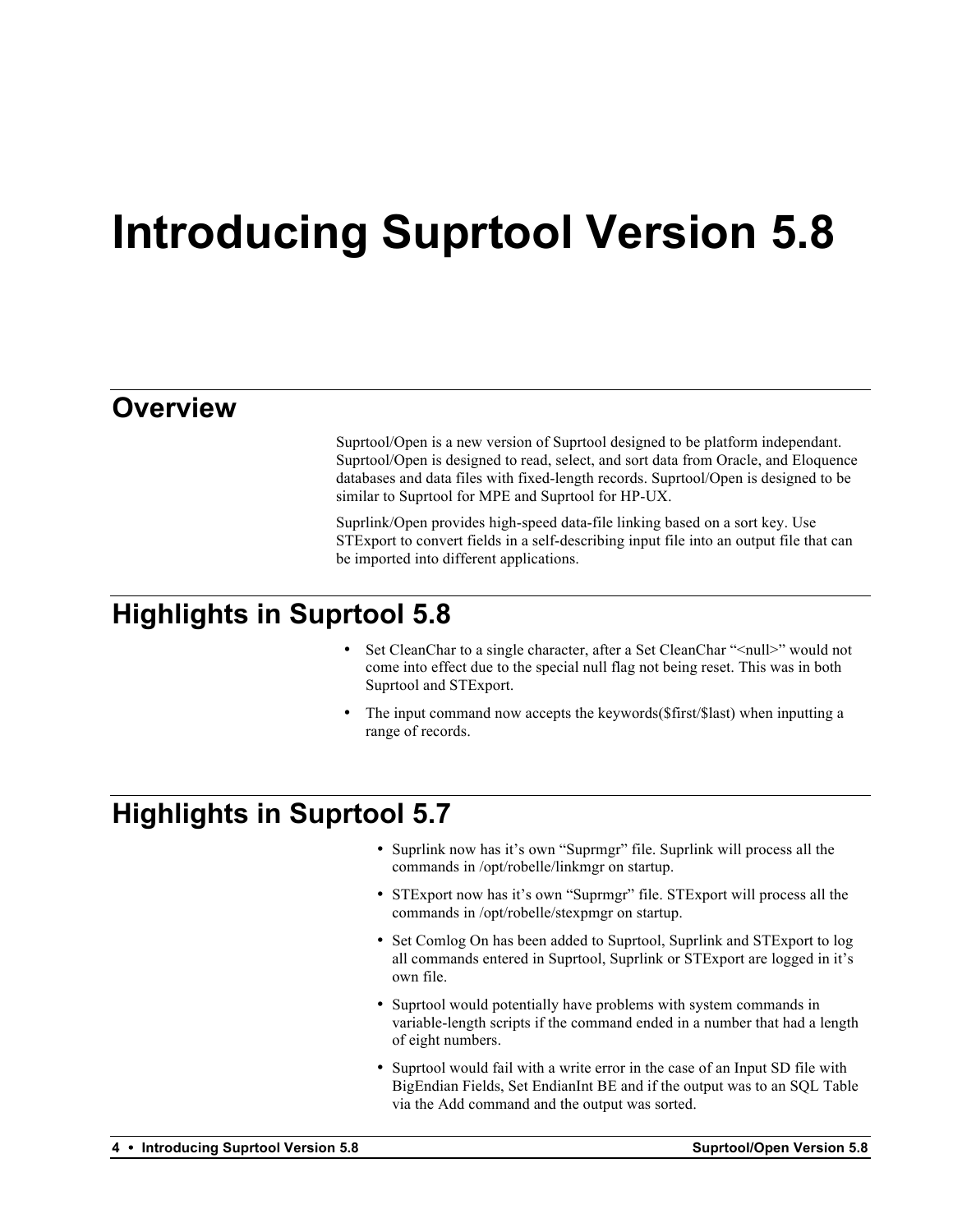- Suprtool would lose track of Table data field information, on tables held with the hold option in subsequent tasks.
- Suprtool now has the \$proper function which will shift the first character in a string and any first character after a space or ampersand.
- Suprtool now has the Translate command and a \$translate function to obfuscate test data or any byte field from being readable.
- Suprtool/Open 5.7 Build 6 and higher supports the Oracle 12 client.
- Suprtool/Open would not parse a negative number into a quad integer container.
- Suprtool for Itanium and Suprtool/Open would not properly convert negative, single and double integers when output/,display is invoked.
- Suprtool for Itanium and Suprtool/Open incorrectly reallocated if/extract code space on subsequent tasks, which would eventually cause Suprtool to fail with the error, "Unable to allocate heap space."

## **Highlights in Suprtool 5.6**

- Suprtool for Itanium and Suprtool/Open did not properly handle sorting of display type with over punch.
- Suprtool, Suprlink and STExport now handle 512 fields on HP-UX and Open platforms.
- Suprtools' extract command now has three special keywords to help with extract using a range, which is designed to make your Suprtool scripts more easily maintained. Suprtool now has \$all, \$first and \$last which respectively means all fields, the first field or the last field. Note that \$first and \$last may only be used in a range extract.
- Ssubcount has been added to keep a running count for a given sort break.
- Suprtool had problems with brackets and arithmetic expressions for packed-decimal and display data-types. (Build 12)
- Suprtool had problems with improper rounding for Packed-decimal, Quad and Zoned-Decimal data types and arithmetic expressions. (Build 12)
- Suprtool would use an incorrect field definition when copying a file where the input file had a duplicate field name with different field definition, the second field would utilize the first definition.
- Suprtool/Open would potentially incorrectly set the decimal or date attribute on a straight copy of an SD file. This was introduced by the fix to copying SD files with duplicate fieldnames and was in 5.5.04 pre-release and 5.5.11 and 5.6 Build 1. This is fixed in Suprtool/Open 5.6 Build 3.

# **Compatibility**

Suprtool/Open first release is designed to be compatible with Suprtool for HP-UX.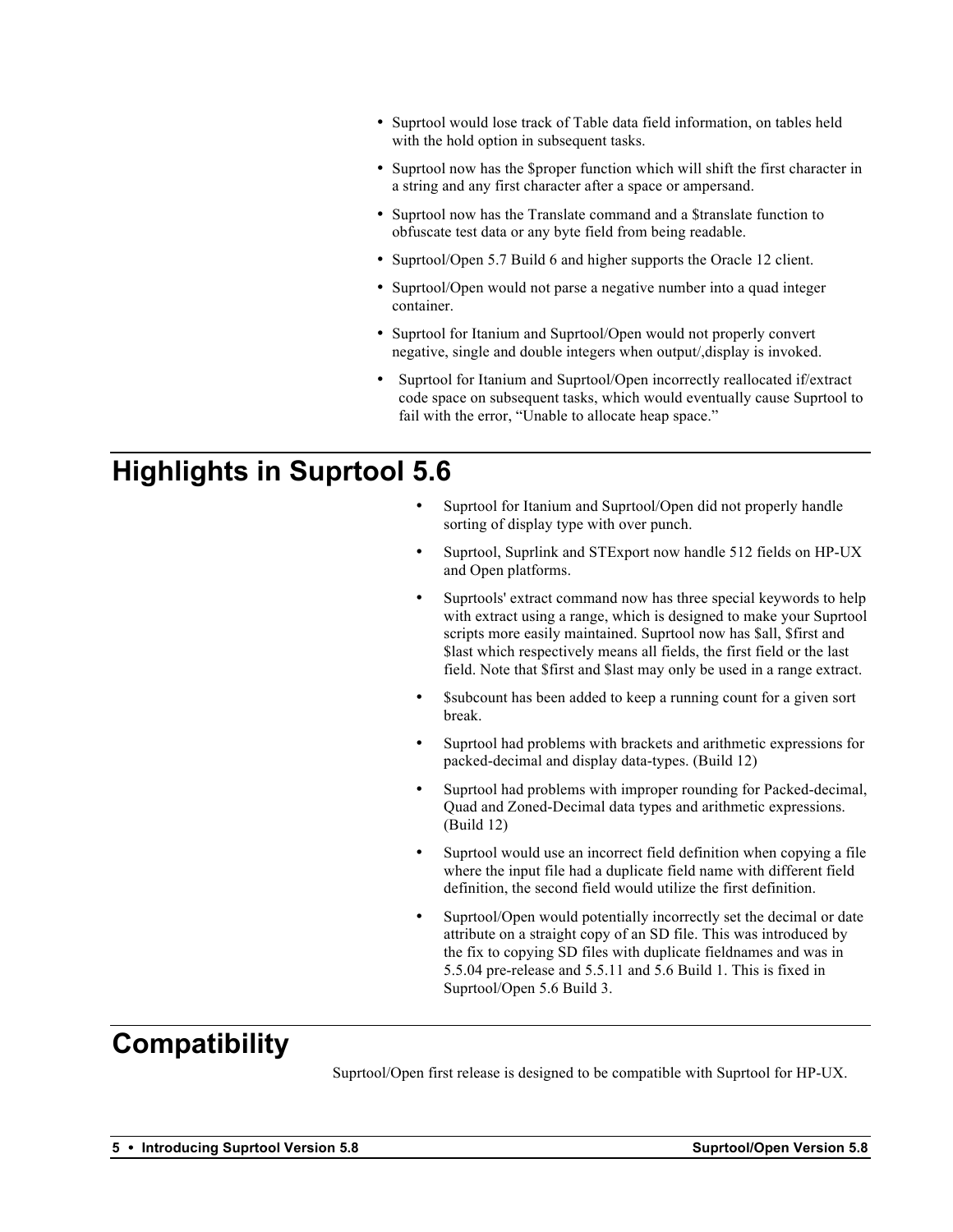### **Documentation**

The user manual contains the full description of all the Suprtool suite of products including Dbedit, Suprlink, STExport, and Suprtool2, as well as usage tips and commands for each. The manuals are up-to-date with all the latest changes. To see only the changes in the latest version, see the "What's New" section of the manual.

You can download our manuals and Change Notices in various formats and order printed (hardcopy) manuals from our web site at:

http://www.robelle.com/library/manuals/.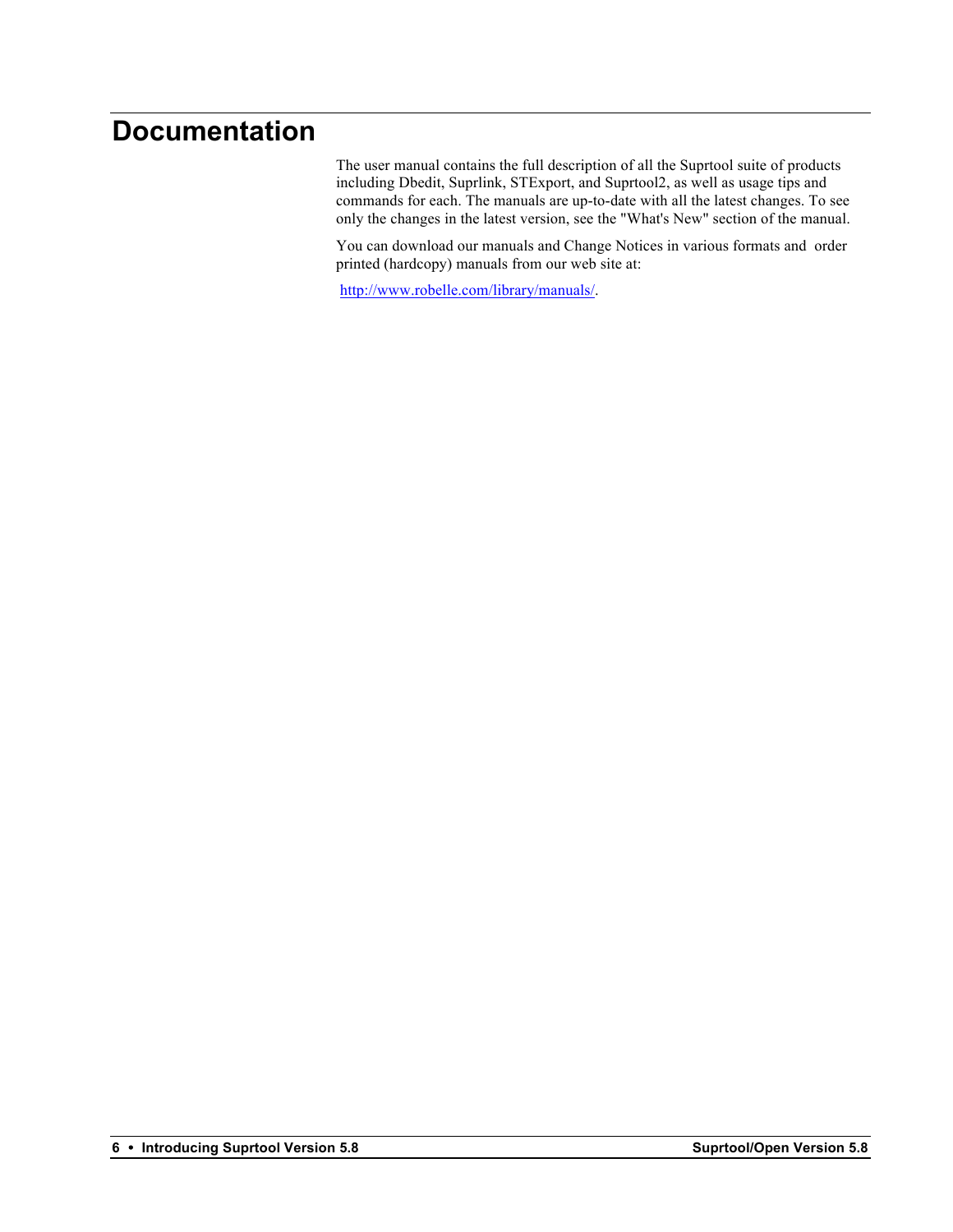# **Installation**

#### **Overview**

The following instructions describe the installation process of a new Suprtool release. The new version overwrites an existing version of Suprtool on your system.

#### **Installation Instructions**

There are typically two main types of installations. The first and most often utilized is the Download instructions. You can find the download install instructions here:

http://www.robelle.com/downloads/install-soprod.html

# **Installation Assistance**

If you have any questions or run into any problems, please call us. Technical support is available on weekdays from 8 a.m. to 4 p.m. Pacific time at 1.800.453.8970. Technical support can also be obtained via e-mail at: support@robelle.com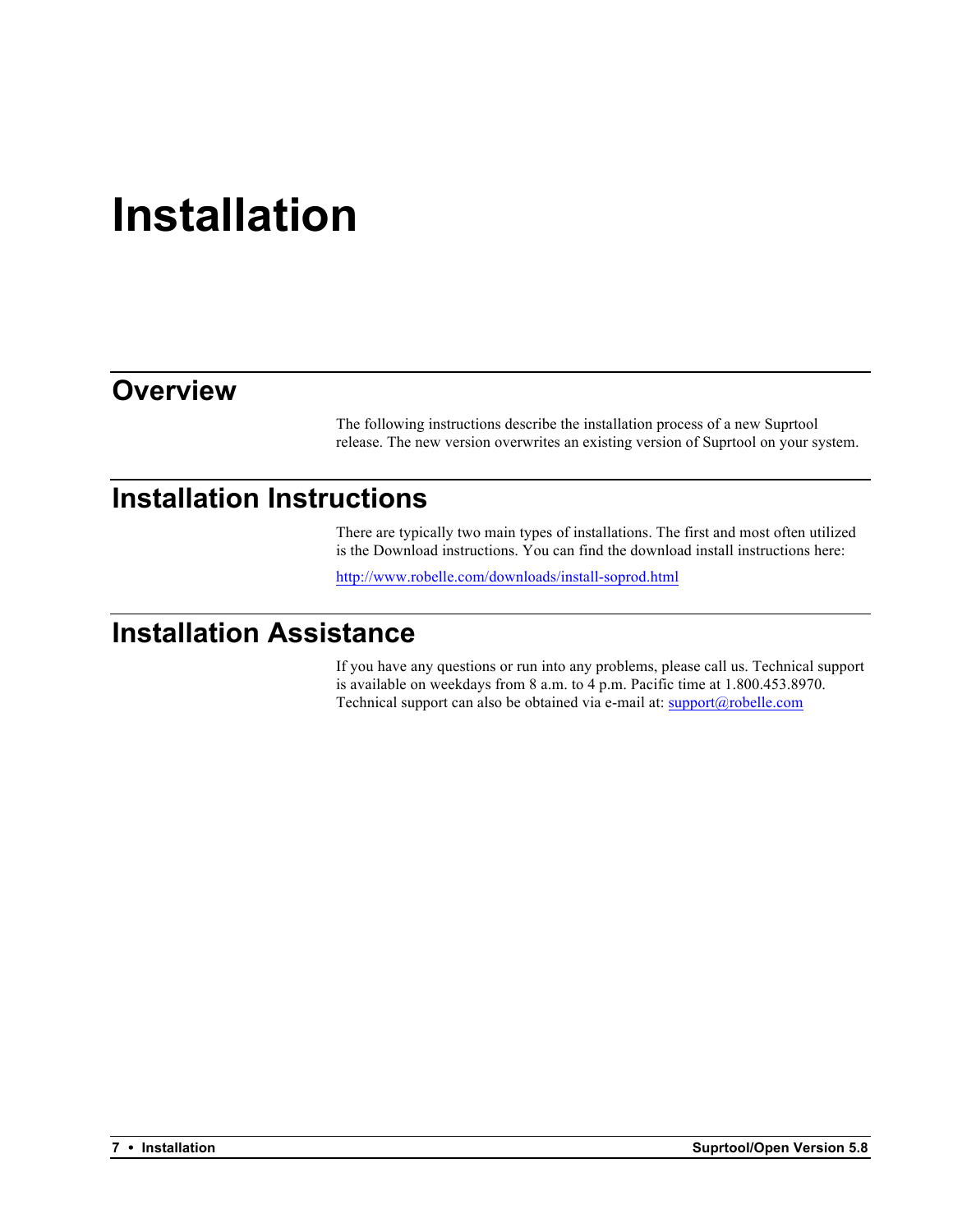# **Enhancements in Version 5.8**

### **Introduction**

Suprtool is constantly being updated with new features. The following section describes the new enhancements to Suprtool since Suprtool 5.7.11

## **Input (\$first/\$last)**

Suprtool now has \$first and \$last mnemonics, which can be used on a range selection of records on the input command. It was designed to handle a request to list the last N number of records in a file as in:

Input somefile(\$last-10/\$last)

Suprtool will parse the Range selection and semantically check if the record range entered is logical. For instance, \$first-2 and \$last+10, which do not make logical sense would throw and error. Similarly if a record only has 5 records in it then \$last-10 or \$first+7, would also throw an error.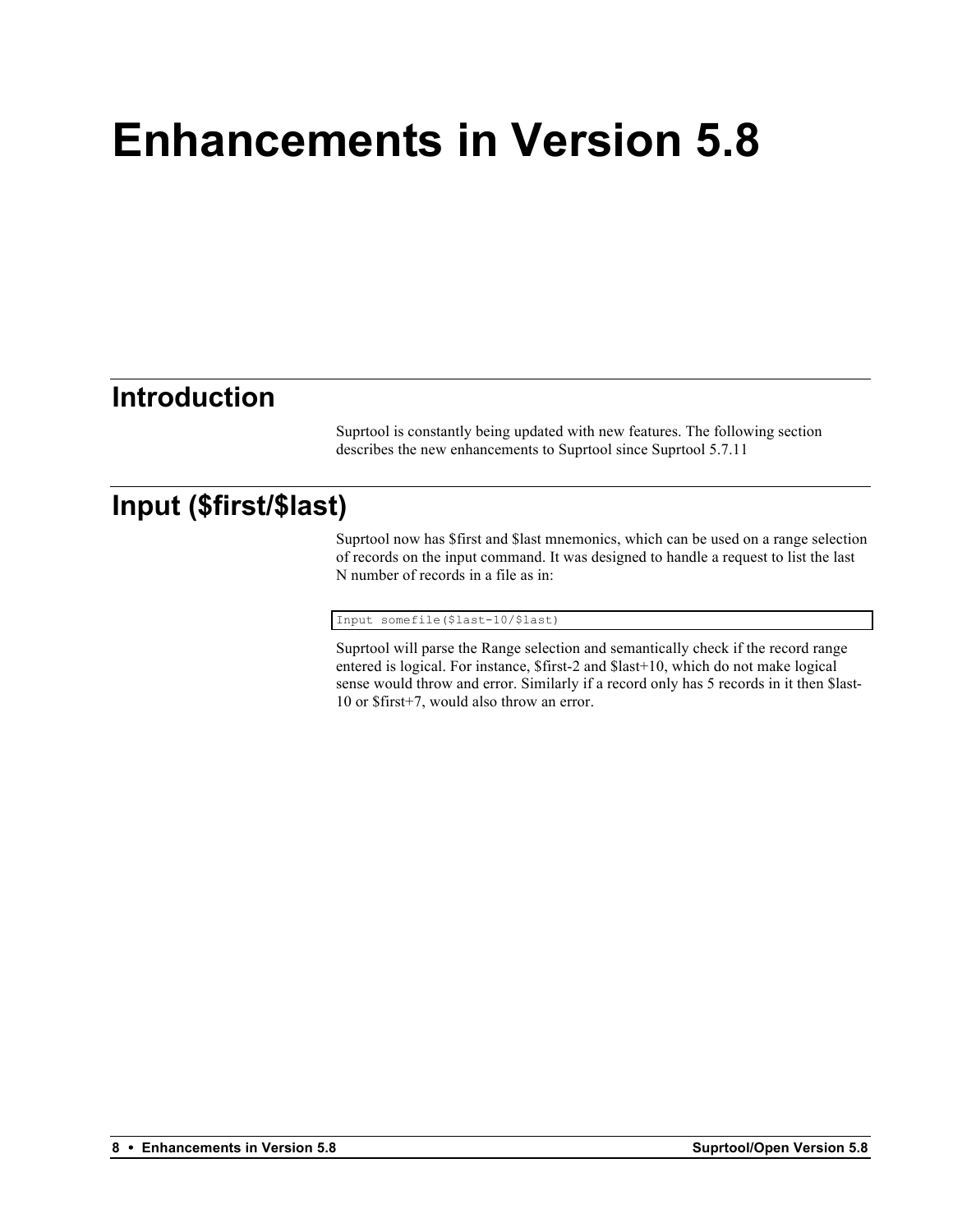# **Enhancements in Version 5.7**

| <b>Introduction</b> |                                                                                                                                                                                                                                                                                                                                                                                                                                                                                                                                                                |
|---------------------|----------------------------------------------------------------------------------------------------------------------------------------------------------------------------------------------------------------------------------------------------------------------------------------------------------------------------------------------------------------------------------------------------------------------------------------------------------------------------------------------------------------------------------------------------------------|
|                     | Suprtool is constantly being updated with new features. The following section<br>describes the new enhancements to Suprtool since Suprtool 5.6.                                                                                                                                                                                                                                                                                                                                                                                                                |
| Linkmgr             |                                                                                                                                                                                                                                                                                                                                                                                                                                                                                                                                                                |
|                     | Suprlink now has a "suprmgr" file similar to Suprtool. Suprlink will process all the<br>commands found in /opt/robelle/linkmgr or \$ROBELLE/linkmgr.                                                                                                                                                                                                                                                                                                                                                                                                           |
| <b>Stexpmgr</b>     |                                                                                                                                                                                                                                                                                                                                                                                                                                                                                                                                                                |
|                     | STExport now has a "suprmgr" file similar to Suprtool. STExport will process all the<br>commands found in /opt/robelle/stexpmgr or \$ROBELLE/stexpmgr.                                                                                                                                                                                                                                                                                                                                                                                                         |
| <b>Set ComLog</b>   |                                                                                                                                                                                                                                                                                                                                                                                                                                                                                                                                                                |
|                     | Suprtool, Suprlink and STExport can now log all commands in each product. Every<br>command will be logged if the setting Set ComLog, is on. Commands will not be<br>logged if the user does not have write access to the comlog file. There are three<br>separate log files, one for each product. The stlog file for Suprtool, sllog for Suprlink<br>and sxlog for STExport. The files are by default located in /opt/robelle/log/suprtool<br>directory. If the \$ROBELLE variable is set, the log files would be in the directory<br>\$ROBELLE/log/suprtool. |
|                     | The format of the log file is as follows:                                                                                                                                                                                                                                                                                                                                                                                                                                                                                                                      |
|                     | DateTime, UID, PID, command entered                                                                                                                                                                                                                                                                                                                                                                                                                                                                                                                            |
|                     | The Date and Time is 16 bytes in the format Year, Month, Day, Hours, Minutes,<br>Seconds.                                                                                                                                                                                                                                                                                                                                                                                                                                                                      |
|                     | UID/PID are six digit numbers, followed by the command with a line feed at the end.                                                                                                                                                                                                                                                                                                                                                                                                                                                                            |
|                     | Please note that if this command is global the log files can expand quickly, taking up<br>disc space by default in the /opt/robelle directory. You can redirect where the<br>commands are logged by using linked files.                                                                                                                                                                                                                                                                                                                                        |
|                     | ln -s /log/robelle/suprtool/stlog /opt/robelle/log/suprtool/stlog<br>ln -s /log/robelle/suprtool/sxlog /opt/robelle/log/suprtool/sxlog<br>ln -s /loq/robelle/suprtool/slloq /opt/robelle/loq/suprtool/slloq                                                                                                                                                                                                                                                                                                                                                    |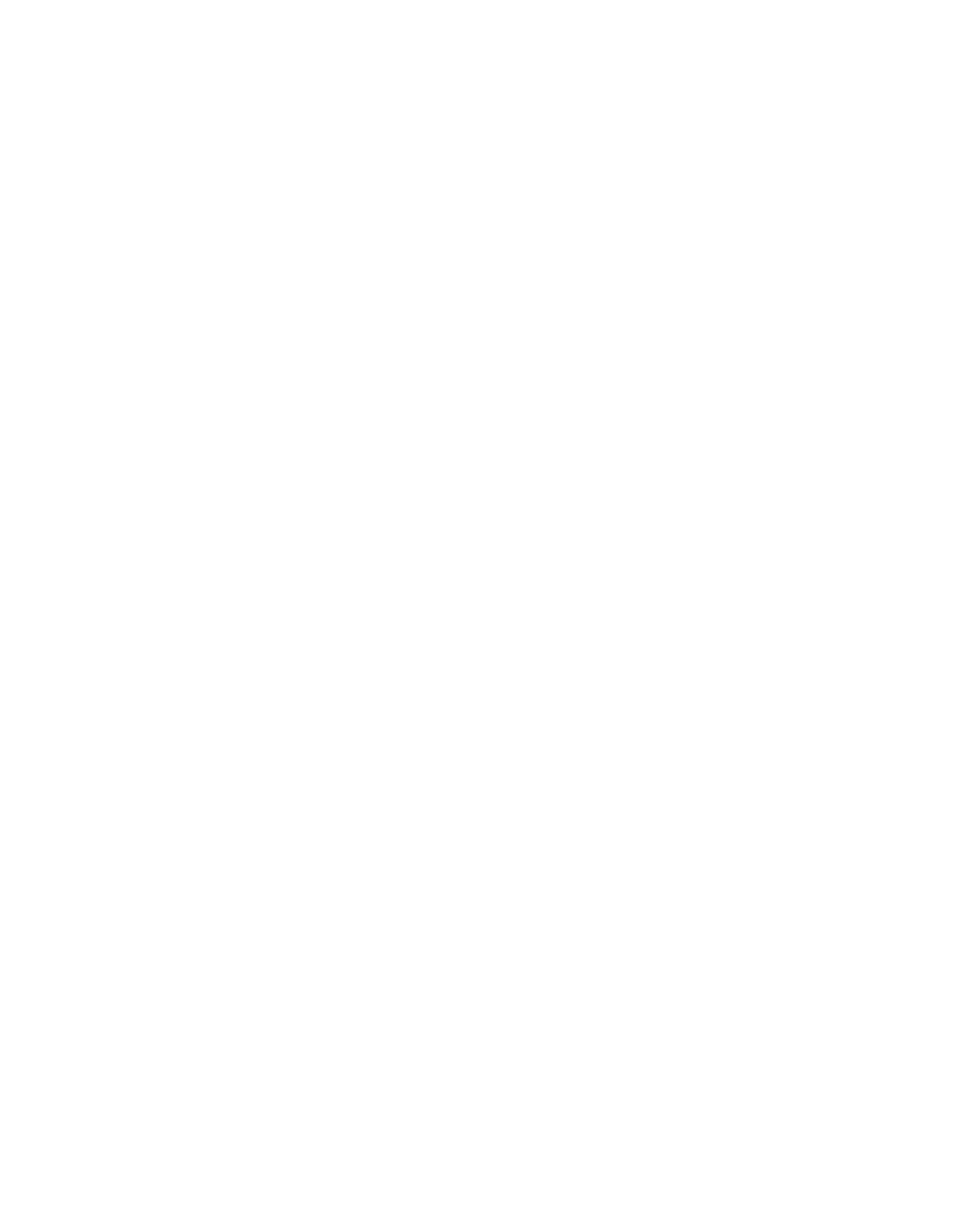The user running any of the products must have write access to the log files whether Link files or directly.

#### **\$Proper**

Suprtool now has the \$proper function which will shift to upper case the first character of a byte type field and after any space or ampersand. It will also shift to lower case any other characters in the byte-field.

| >in mprod                      |             |        |
|--------------------------------|-------------|--------|
| >list stan                     |             |        |
| $>$ xeq                        |             |        |
| Apr 29, 2014 13:00             | File: mprod | Page 1 |
| PRODUCT-DESC                   |             |        |
| skil 3/8" variable speed drill |             |        |
| b&d router                     |             |        |
| skil var. sp. auto-scroll saw  |             |        |
| skil 8 1/2" circular saw       |             |        |
| b&d cordless screwdriver       |             |        |
| makita 8 1/4" circular saw     |             |        |
| b&d variable speed jigsaw      |             |        |
| makita 1/2" router             |             |        |
| makita 3/8" var. speed drill   |             |        |
| skil router                    |             |        |
| b&d 7 1/4" circular saw        |             |        |
| b&d 3/8" variable speed drill  |             |        |
| makita 1" jigsaw               |             |        |

Considering the following data, you can fix all of the product names with one simple task:



Note that any character after a space, "&", or "-" is upshifted for a proper name. Suprtool will also downshift those characters that do not qualify as needing proper capitalization and it is a capital character, the proper function will downshift those characters. See an example below: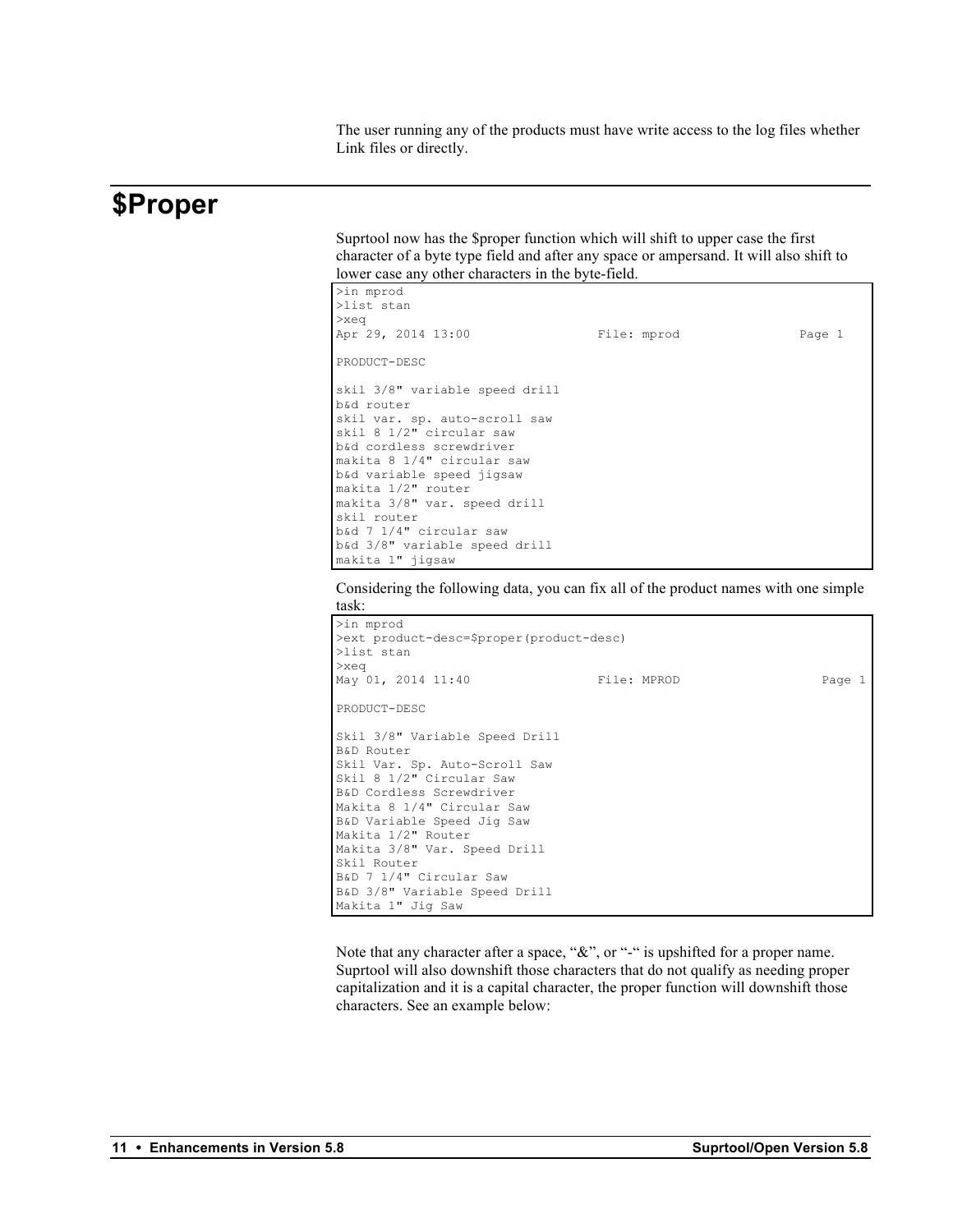```
>IN NAME
>LIST
>XEQ
>IN NAME.NEIL.GREEN (0) >OUT $NULL (0)<br>NAME = NEIL ARMSTRONG
                 = NEIL ARMSTRONG
>IN NAME
>EXT NAME=$PROPER(NAME)
>LIST
>XEQ
>IN NAME.NEIL.GREEN (0) >OUT $NULL (0)<br>NAME = Neil Armstrong
                   = Neil Armstrong
```
The \$proper function only works on byte type fields.

#### **\$Translate**

Suprtool now has a \$translate function which in conjunction with the translate command allows you to build a translation table, whereby you can translate from any byte character to any character. We have also added a method to a supplied translate table which will allow you to obscure the data such that it can't be read.

```
>in newprod
>list
>xeq
>IN NEWPROD.NEIL.GREEN (0) >OUT $NULL (0)
PRODUCT-DESC = Skil 3/8" Variable Speed Drill
>IN NEWPROD.NEIL.GREEN (1) >OUT $NULL (1)
PRODUCT-DESC = B&D Router
>in newprod
>translate tounread
>ext product-desc=$translate(product-desc)
>out unread,link
>xeq
IN=13, OUT=13. CPU-Sec=1. Wall-Sec=1.
>in unread
>num 1
>list
>xeq
>IN UNREAD.NEIL.GREEN (0) >OUT $NULL (0)
PRODUCT-DESC = Hzxo .2)? Epcxpqot Hatts Rcxoo
Warning: NUMRECS exceeded; some records not processed.
IN=2, OUT=1. CPU-Sec=1. Wall-Sec=1.
>in unread
>translate toread
>ext product-desc=$translate(product-desc)
>list
>xeq
>IN UNREAD.NEIL.GREEN (0) >OUT $NULL (0)
PRODUCT-DESC = Skil 3/8" Variable Speed Drill
>IN UNREAD.NEIL.GREEN (1) >OUT $NULL (1)
PRODUCT-DESC = B&D Router
```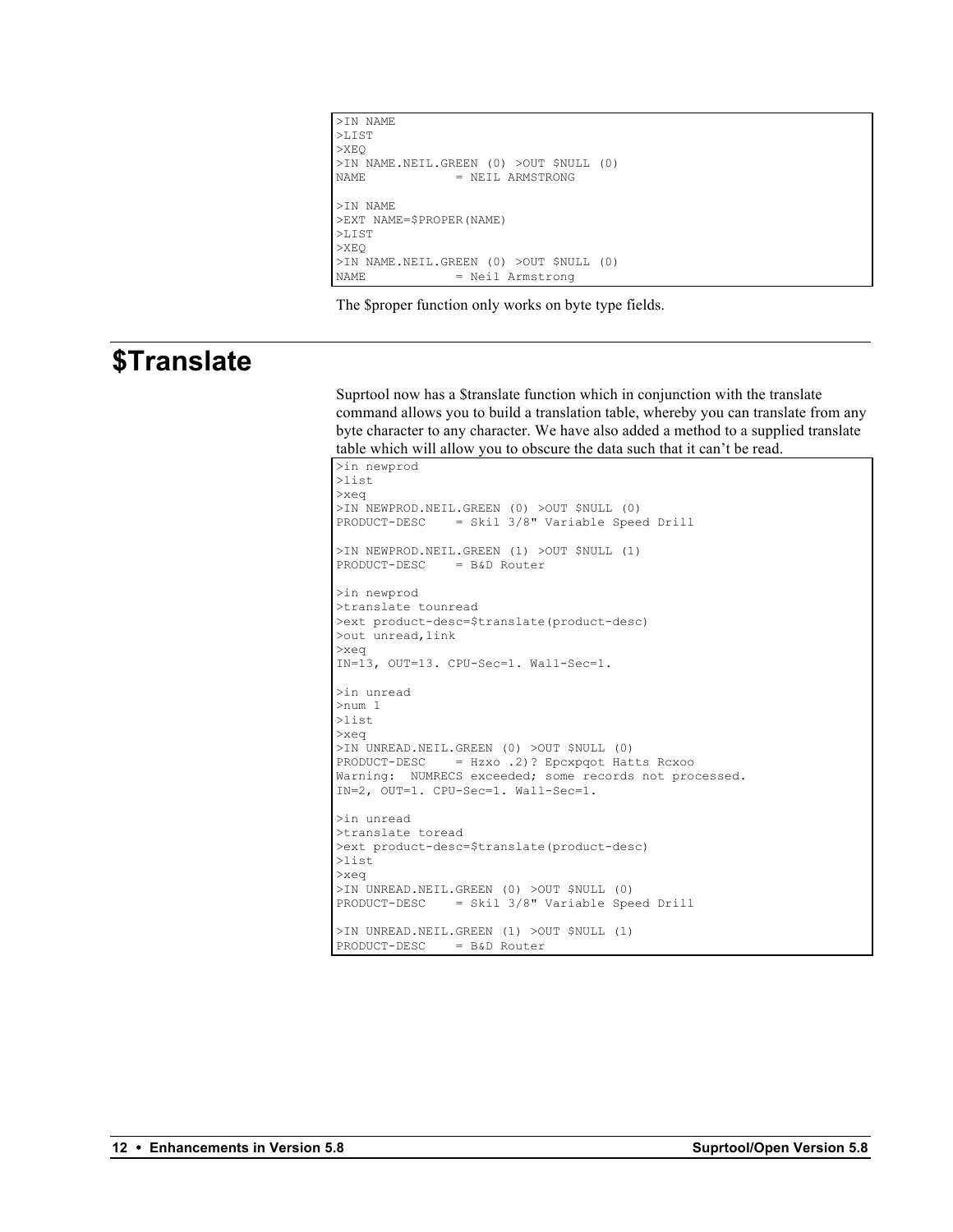You can make your own Translate table using the Translate command, where you can specify the character you want to translate and what you want to translate to, using Decimal Notation. So if you want to translate "A" to "Z", you would type the command:

Translate "^65:^90"

So you specify the from character on the left in decimal which is the capital-A and the to-character is also in decimal format which is capital-Z, which is decimal 90. If you want to reverse the translation you can simply do the following command and translate the field back with:

Translate "^90:^65"

This is not meant to be an encryption solution, but it will help obfuscate test date really quickly.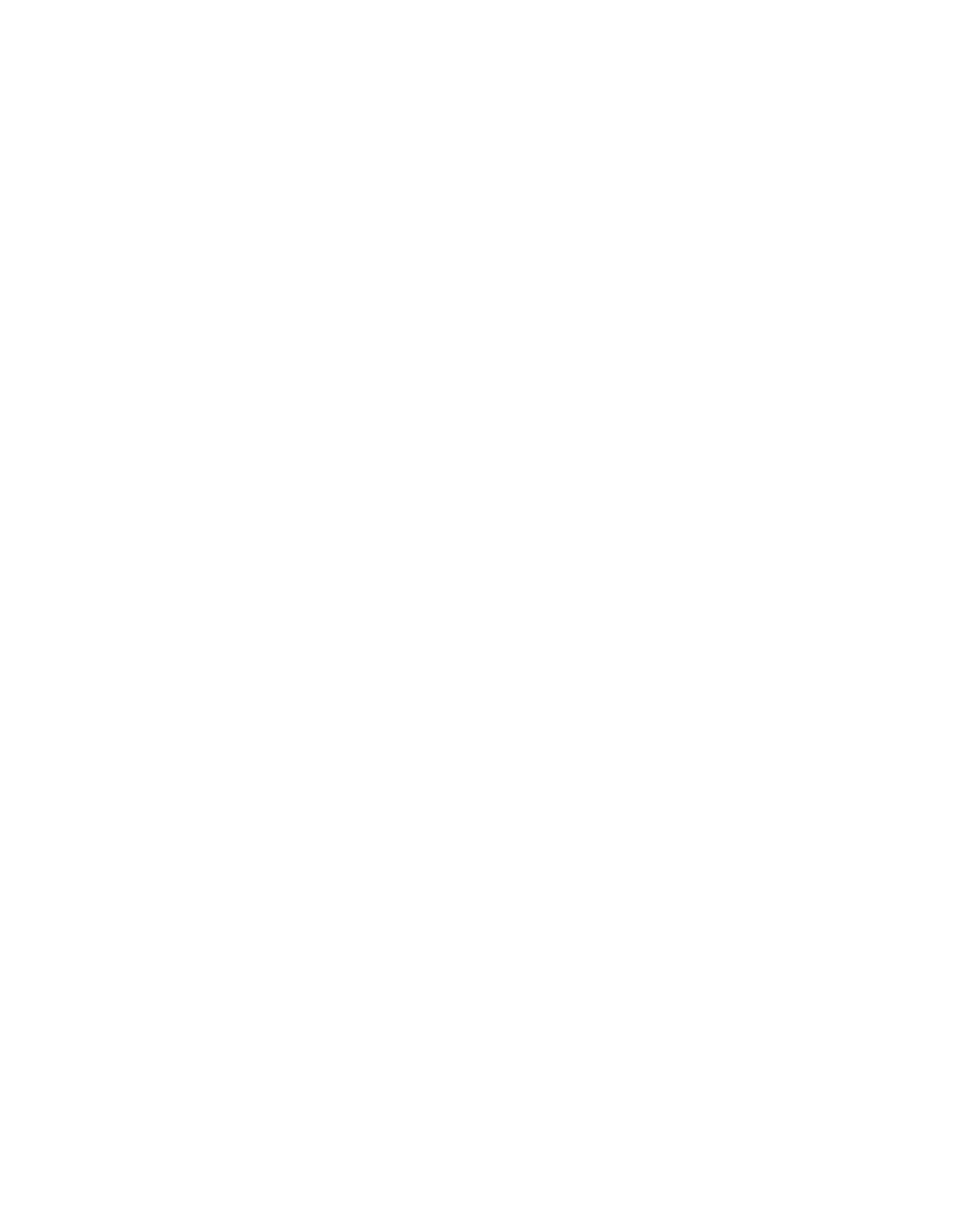# **Enhancements in Version 5.6**

#### **Introduction**

Suprtool is constantly being updated with new features. The following section describes the new enhancements to Suprtool since Suprtool 5.5

#### **Extract Command**

Suprtool's extract command now has three new keywords, which can be used for extract range feature. You can now say extract \$all, extract \$first / \$last on an SD file or Image/Eloquence dataset. The intention is to make your scripts more easily maintained. If you had a script that you wanted to put a sequence number at the beginning and then extract the rest of the dataset you previously had to specify the starting field and the ending field. For example if the first field in a dataset was order-no and the last field was pst-code you may have a script that looked like this.

```
base orddb
get customers
def seq-no,1,4,double
ext seq-no=$counter
ext order-no / pst-code
out newfile,link
xeq
```
If you added any fields to the beginning or end of the dataset you would have to rewrite the script. Now you can write the script as being:

```
base orddb
get customers
def seq-no,1,4,double
ext seq-no=$counter
ext $all
out newfile,link
xeq
```
You can also write the script using \$first / \$last as your preference, but \$first and \$last are also useful if you need to add data into the middle of the fields you extract: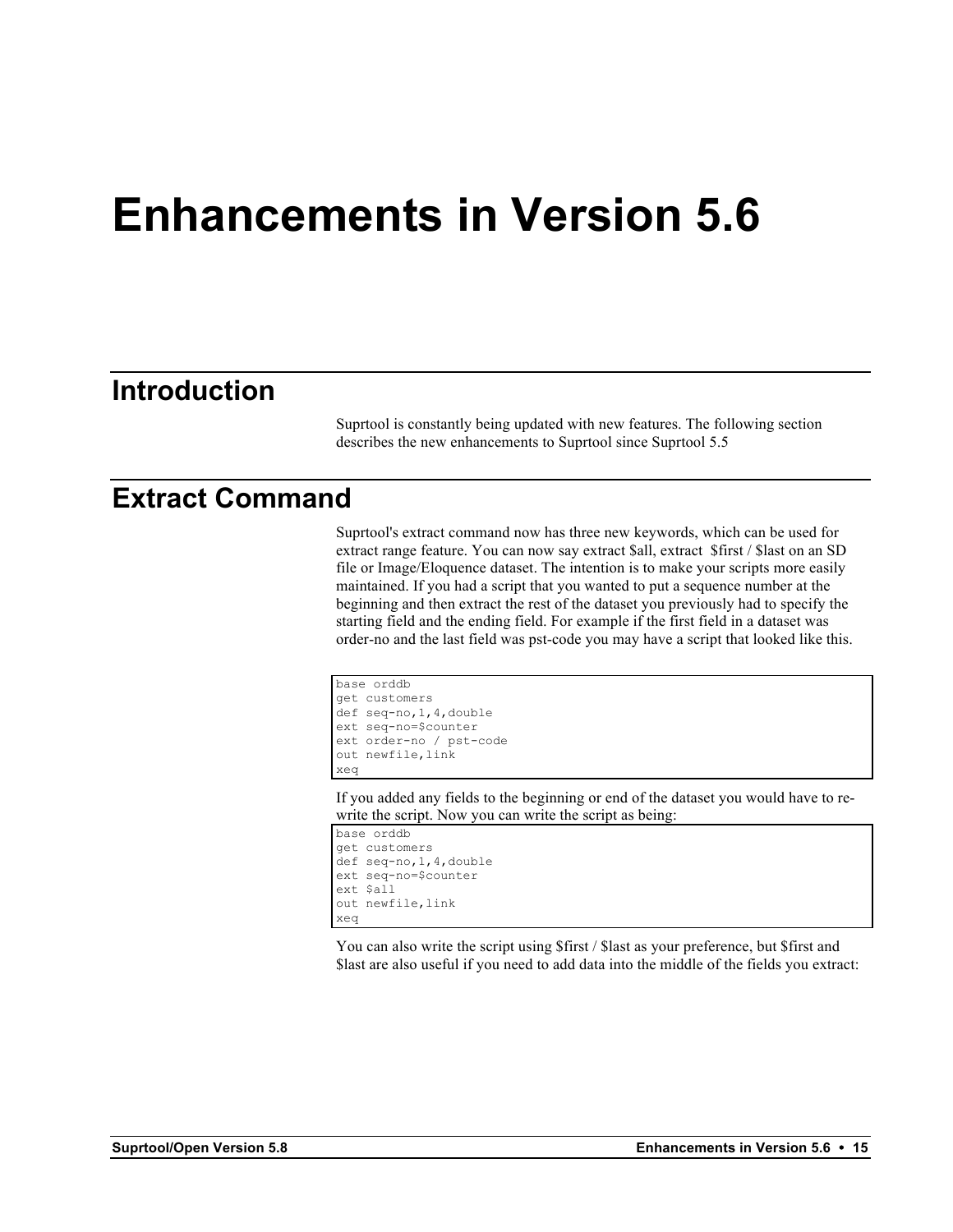```
base orddb
get customers
def seq-no,1,4,double
ext $first / zip
ext seq-no=$counter
ext tax-code / $last
out newfile,link
xeq
```
Please note that if a self-describing file has a fieldname that is a duplicate field and one of the duplicate fields is the last field in the file, then \$first / \$last and \$all, will only extract up to the first occurrence of the duplicate fieldname. This may seem as an issue but it is consistent with what Suprtool does currently with extract from a range. Currently and prior to the \$first / \$last enhancement Suprtool would have extracted only up to the first occurrence of the field if you had a file such as this:

|         |        |                                                                               | X5                                                                 | 1                                           |                                                     |                                                                                                                                       |
|---------|--------|-------------------------------------------------------------------------------|--------------------------------------------------------------------|---------------------------------------------|-----------------------------------------------------|---------------------------------------------------------------------------------------------------------------------------------------|
|         |        |                                                                               | 11                                                                 |                                             |                                                     |                                                                                                                                       |
|         |        |                                                                               | T2                                                                 |                                             |                                                     |                                                                                                                                       |
|         |        |                                                                               |                                                                    |                                             |                                                     |                                                                                                                                       |
|         |        |                                                                               |                                                                    |                                             |                                                     |                                                                                                                                       |
|         |        |                                                                               |                                                                    |                                             |                                                     |                                                                                                                                       |
|         |        |                                                                               |                                                                    |                                             |                                                     |                                                                                                                                       |
|         |        |                                                                               |                                                                    |                                             |                                                     |                                                                                                                                       |
|         |        |                                                                               |                                                                    |                                             |                                                     |                                                                                                                                       |
|         |        |                                                                               |                                                                    |                                             |                                                     |                                                                                                                                       |
| FTLLER. |        |                                                                               |                                                                    |                                             |                                                     |                                                                                                                                       |
| FTLLER. |        |                                                                               |                                                                    |                                             |                                                     |                                                                                                                                       |
|         |        |                                                                               |                                                                    |                                             |                                                     |                                                                                                                                       |
|         | Entry: | CHAR-FIELD<br>INT-FIELD<br>DBL-FIELD<br>OUAD-FIELD<br>TD-FIELD<br>ZONED-FIELD | PACKED-FIELD<br>$PACKRD* - FTRLD$<br>LOGICAL-FIELD<br>DBLLOG-FIELD | <b>z</b> 5<br>Entry Length: 116 Blocking: 1 | T4<br>$-11$<br>K1<br>K2. <b>K2.</b><br>X36 -<br>X36 | File: newfile (SD Version B.00.00) Has linefeeds<br>Offset<br>6<br>8<br>P12 12<br>P12 18<br>-2.4<br>32<br>34<br>36<br>40<br>-45<br>81 |

Notice that FILLER is a duplicate named field, so if you entered, extract char-field / filler, Suprtool would only extract up to and including the first FILLER field. For consistency, extract \$first / \$last behaves the same way.

#### **Data Items Support**

Suprtool now supports 512 data items in both Eloquence datasets and SD files and Oracle fields. STExport and Suprlink have also been updated to support the increased number of data items in the SD fields that they read, but please note that other limitations still exist. [5.5.10]

# **\$SubCount**

\$SubCount has been added to provide a counter that only gets reset at a given sort break.

```
In file1sd
Sort char-field
Def control-count,1,4,double
Ext $first / $last
Ext control-count=$subcount(char-field)
Out newfile,link
xeq
```
What Suprtool will do in this case is start incrementing a number starting with 1, and increase by 1 for any given char-field value. This way you can add a counter based on a sort break for a given field.